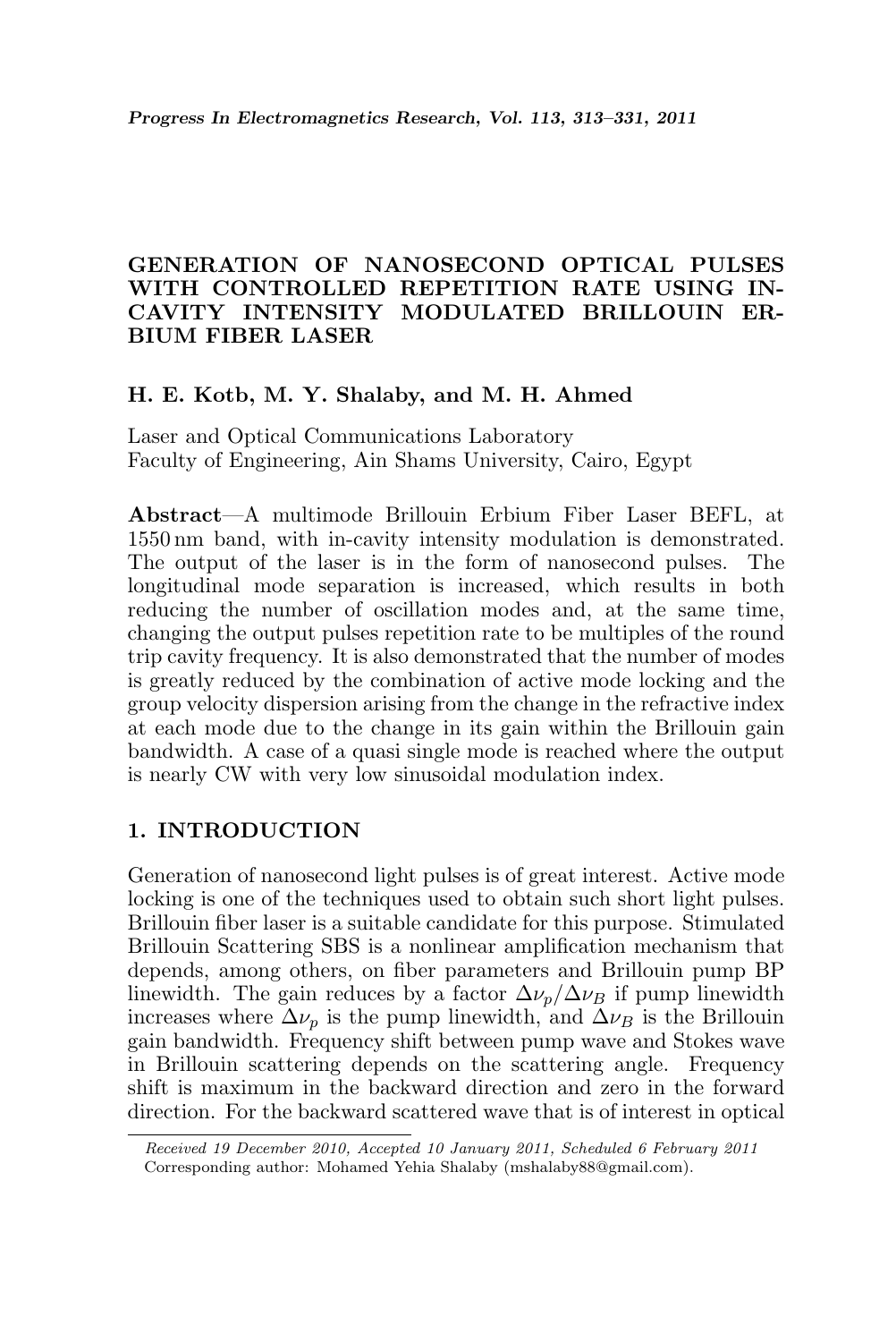fibers, the maximum frequency shift is typically around 11 GHz with a scattered linewidth of about 20 MHz [1–3].

Generation of highly coherent laser light can be attained profiting from the narrow linewidth of SBS. Erbium amplification along with SBS are used to implement an Erbium Brillouin Fiber Laser [4–7]. For Dense Wavelength Division Multiplexing DWDM applications, multiwavelength Brillouin Erbium fiber laser was realized where each Stokes signal acts as a new pump to generate another Stokes signal downshifted by 11 GHz (about 0.088 nm). 24 CW channels around 1560 nm are obtained by this technique [8–10].

Active mode locking transforms the CW laser output into pulses of higher peak power and a repetition rate determined by the cavity round trip time [11]. A phase locked loop PLL can be used in active mode locking to reduce pulse timing jitter and phase noise [12]. Employing photonic crystal fiber in conjunction with a Bismuth based Erbium doped fiber, aims to reduce gain medium length [13]. As a result of the higher nonlinearity of photonic crystal fibers [14–22] and hence the lower pump power required, the generation of higher order Stokes is made easier enabling the interference between the pump wave and higher order Stokes waves to generate microwave to millimeter waves using a Brillouin laser [23]. Also the dynamics of active mode locking is analyzed to show the required time to reach steady state, the width of pulses produced, and the threshold condition for mode locking [24].

Simultaneous mode locking and Q-switching are used to obtain ultrashort pulses with energies in the mJ range [25]. SBS can play the role of Q-switching where a phase conjugating SBS reflector is employed in a Nd:YAG rod for the purpose of Q-switching and moreover to correct the beam phase distortions and hence obtain a transverse fundamental mode. Another acousto-optic modulator serves in mode locking and generate picosecond pulses.

To increase SBS efficiency in a Brillouin fiber laser, BP is tuned to a short fiber length cavity [26] which adds other features: (a) BP linewidth is filtered by the cavity which increases SBS efficiency, (b) where this filtering decreases BP power allowed to propagate inside the cavity, but the previous decrease in BP power is compensated by the accumulation of power inside the cavity at resonance. These effects have a net increase in SBS efficiency. An extra advantage is gained through stabilizing the BP frequency with the cavity using an electronic feedback circuit reducing to a large extent the BP laser frequency jitter [27].

In this paper, we demonstrate the generation of nanosecond optical pulses with a controlled repetition rate through the use of a BEFL with active mode locking. We show the possibility of obtaining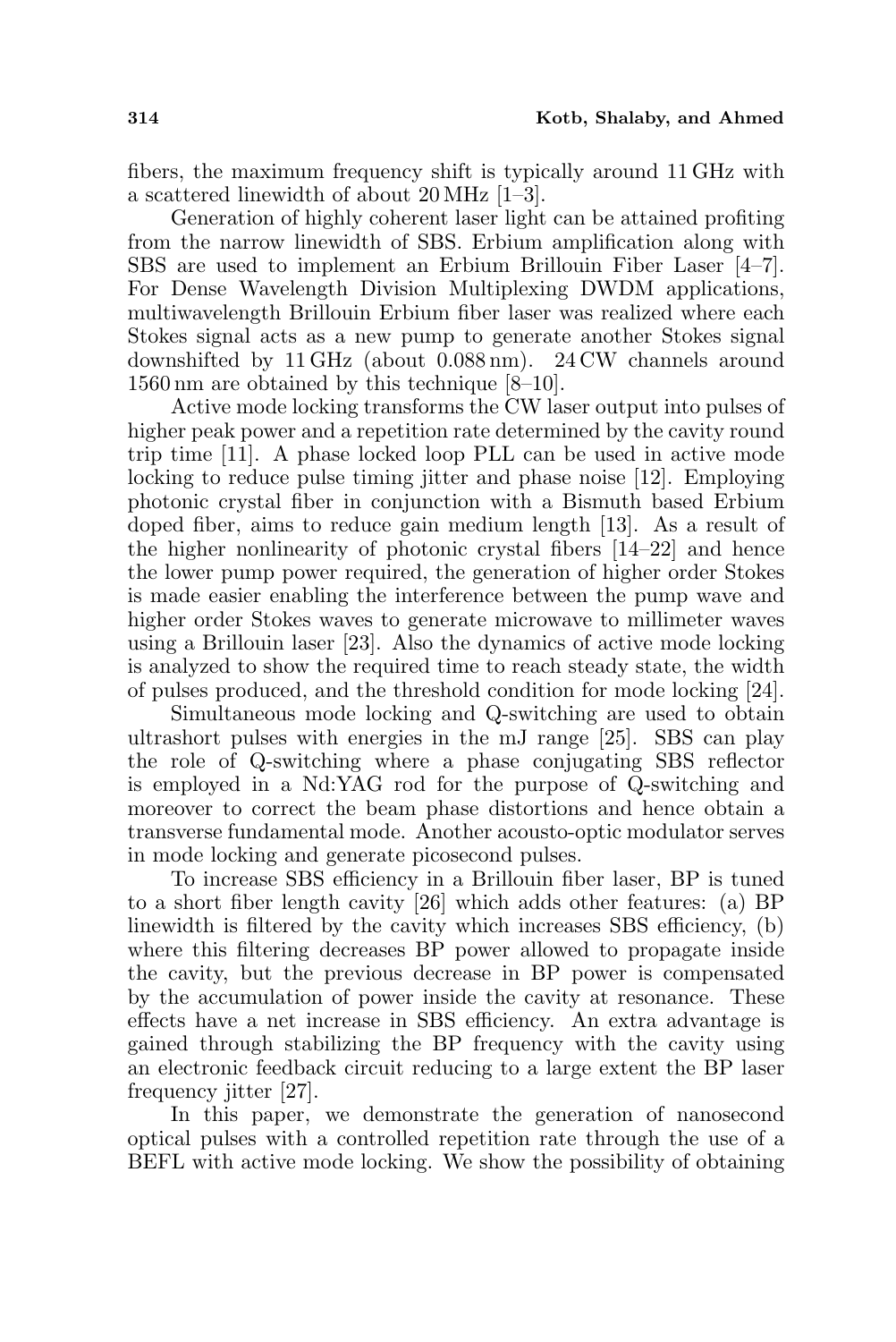a pulse rate at multiples of the cavity round trip frequency. Moreover we demonstrate the interplay between the group velocity dispersion among the different modes and the resulting number of oscillating modes. Finally, we show that the number of oscillating modes can be greatly reduced where a case of nearly single mode is reached. In our setup, BP is not allowed to circulate in the cavity (using an in-line fiber isolator). The relatively high BP linewidth in this case (10 MHz) is compensated by the use of a long SM fiber (2.1 km). Only Stokes scattered wave is filtered by the cavity resulting in a multimode oscillation  $(FSR = 95.8 \text{ kHz}$  and Brillouin linewidth is around  $20 \text{ MHz}$ . In-cavity loss modulation at  $f_0 = 95.8 \text{ kHz}$ , the fundamental resonance frequency, lock in phase these modes and produce nanosecond pulses of pulse width equal to the reciprocal of the Brillouin linewidth. The group index variation with the modes frequency results in a great reduction in the number of oscillating modes and this is justified from our measurements of the Brillouin bandwidth in our experiment. Loss modulation, at "n" multiples of " $f_0$ ", decrease the number of oscillating modes by " $n$ " and increase the pulse repetition rate by the same factor. A limit is reached when the intensity modulation frequency is approximately equal to half the Brillouin linewidth, a case of a nearly single mode oscillation.

#### 2. EXPERIMENTS AND RESULTS

#### 2.1. CW-Brillouin Laser Beam Oscillation

We show first the operation of EDFL as a CW laser source. The set-up is connected as shown in Fig. 1. A SMF (2.1 km length) is excited with optical wave BP, SBS scattering occur in the backward



Figure 1. Experimental set-up of BEFL.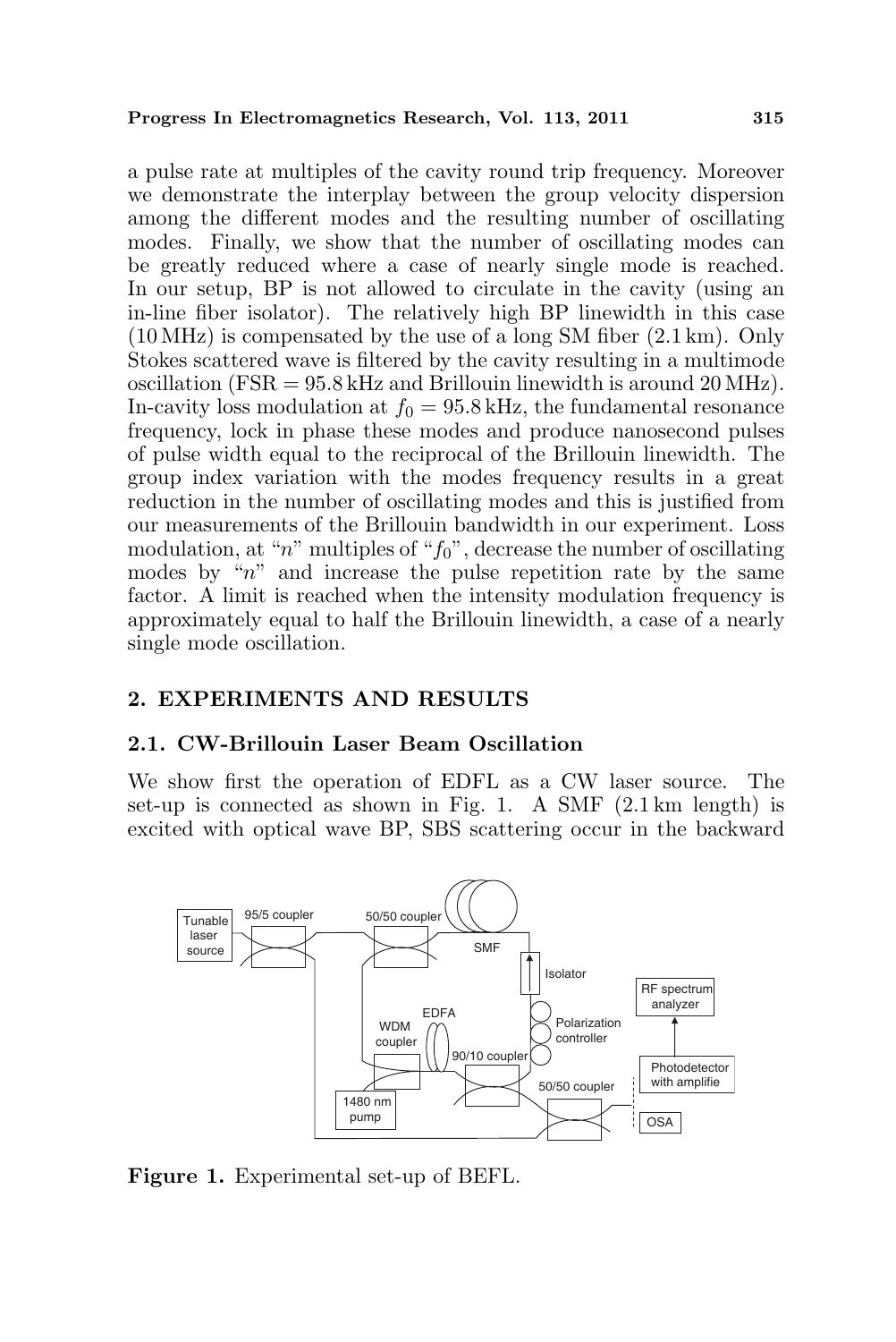direction. Hence using an isolator as shown does not allow except SBS to propagate inside the loop which makes it the only candidate for oscillation. Since the Brillouin frequency shift is small, in order of 11 GHz in the silica fiber, we can use a pump beam in the 1550 nm C-band and an EDFA as an amplifier in the loop. As the stimulated Raman scattering SRS has a wavelength upshift of about 11 nm in silica fiber, it becomes out of the amplification range of the EDFA even if the isolator is not present.



Figure 2. EDFL spectrum.



Figure 3. Mixed BEFL and BP spectrum, the BEFL peak power is at 1558.128 nm.

First, the tunable laser source is turned off; the 1480 nm pump laser source of the EDFA amplifier is turned on; and its power is set at 58 mW. Oscillations occur at random frequencies, where these oscillations frequencies are not stable and change continuously. The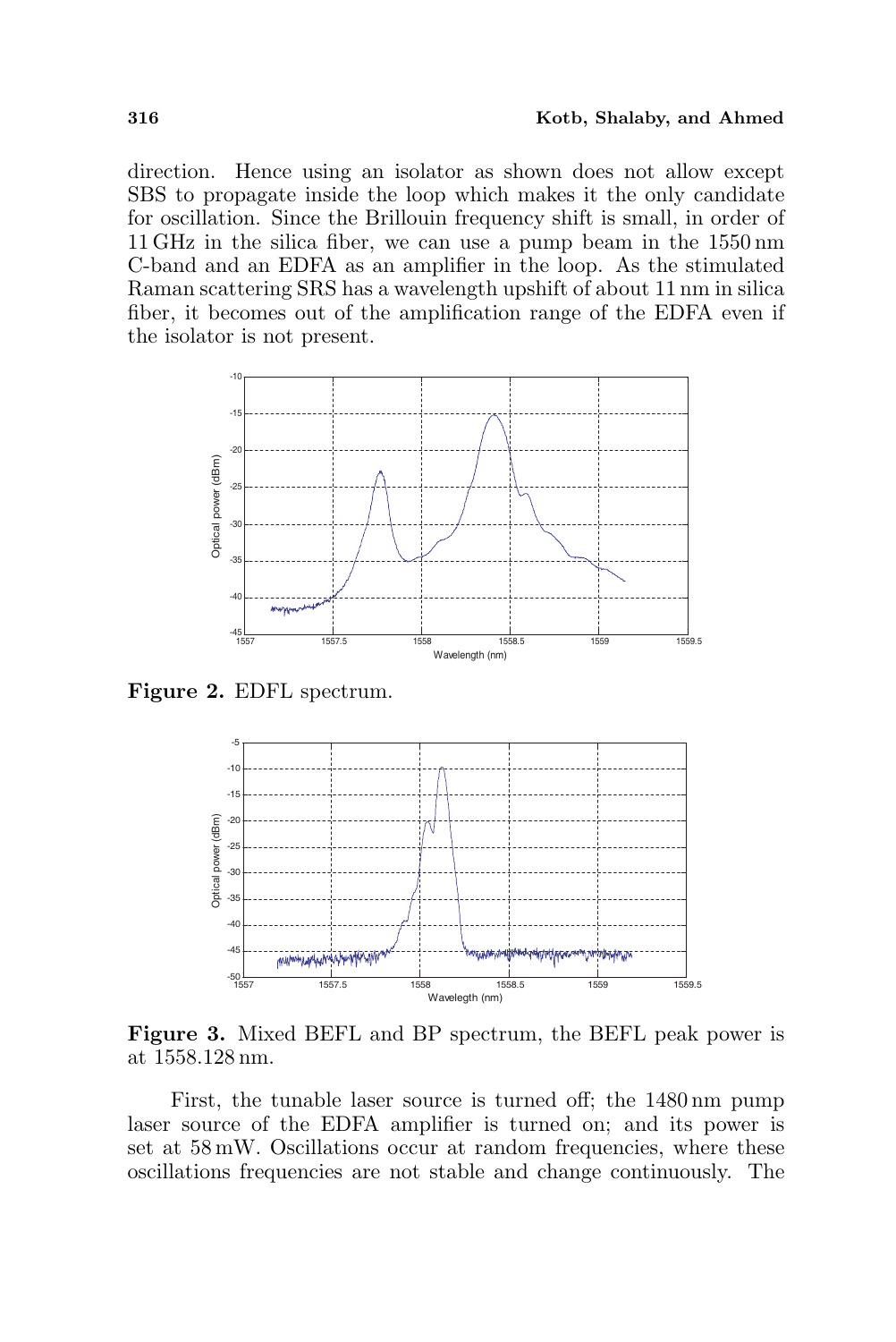

Figure 4. Beating between the multimode oscillations of BEFL displayed on the RF spectrum analyzer. The resolution bandwidth RBW is adjusted at 1 KHz.

spectrum of the optical output is displayed on the optical spectrum analyzer as shown in Fig. 2.

As seen in Fig. 2, there are two peaks resulting from the free running mode of the Erbium doped fiber laser (EDFL). These peaks are at 1557.77 and 1558.45 nm. The wavelength of the tunable laser source is adjusted to the wavelength of maximum gain in the EDFL spectrum. The optical power of the tunable laser source is set to 50 mW that acts as a Brillouin pump (BP). The power of the BP is halved due to the existence of the 3 dB coupler in the path of the BP. It is injected into the SMF in the clockwise direction and blocked by the isolator, which prevents injection locking to BP. The BP generates an additional gain in the counter-clockwise direction at a frequency shift from the BP frequency by the Stokes shift in the SMF. This frequency shift equal 11 GHz which is equivalent to 0.088 nm. The combined spectrum of BEFL and BP is shown in Fig. 3 after adjusting the tunable laser wavelength to produce the maximum power of the SBS wave.

Since the resolution of the optical spectrum analyzer is 0.05 nm (which is equivalent to 6.24 GHz around 1550 nm), the details of the spectrum of the BEFL cannot be seen in the optical spectrum analyzer. It can be analyzed using Photodetector which converts the optical signal into RF signal (Photodetector at 1.55 µm with amplifier (PDA10CF-EC), its modulation bandwidth is 150 MHz). This signal spectrum is monitored using RF spectrum analyzer which is shown in Fig. 4. It is clear that the spectrum is multimode with spectral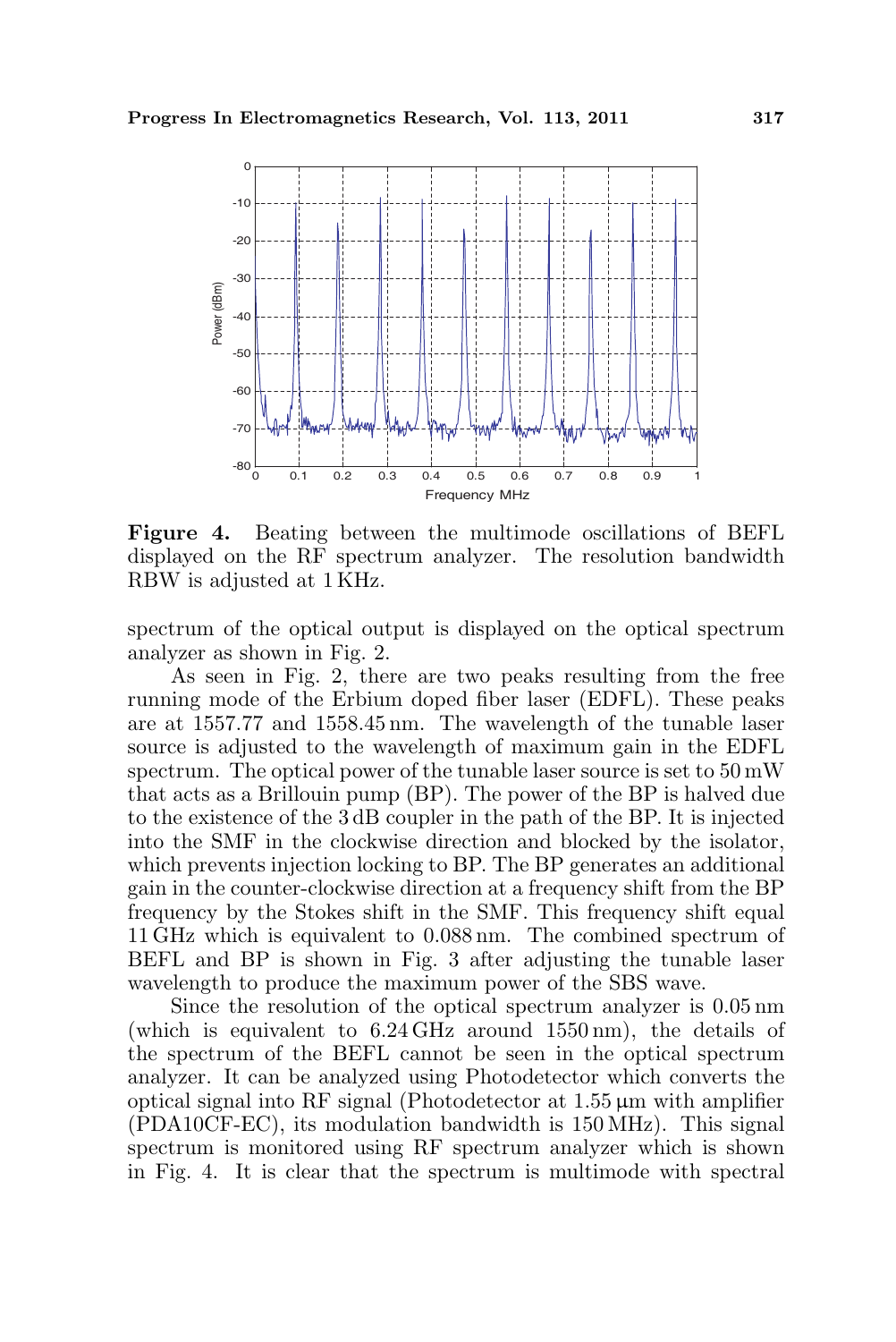spacing 95.8 kHz that is equivalent to the round trip delay of the fiber loop. The beating between these modes leads to the spectrum shown in Fig. 4. This output is due to a multi-beating process which can be explained as follows.

The output at 95.8 kHz is the result of a beating at the photodetector of each mode with the mode next to it (above and below). The output at  $95.8 \times 2 = 191.6$  kHz is the result of beating of each mode with the one separated from it by  $\pm 191.6$  kHz and so on. Due to the random phase relation between modes, the spectrum is not stable and randomly changes.

Changing the position of the pedals of the polarization controller creates side modes between the shown fundamental modes. This proves that the oscillation spectrum is polarization sensitive. Adjusting the pedals position will suppress, to a large extent, these side modes.

To measure the Brillouin linewidth, two Brillouin Stokes in the same direction separated by frequency shift greater than the expected Brillouin width are created. It is expected that the two BEFLs are independent from each other due to their different oscillation frequencies. This is done by applying two Brillouin pumps shifted in frequency from each other. This shift is achieved using acousto-optic modulator AOM that shifts the optical frequency by approximately 100 MHz. Generation of two Stokes shifted by 100 MHz is realized as follows: The optical signal from the tunable laser diode is split using 3-dB directional coupler, one of the two branches is connected to the AOM. The output of the AOM is connected to one of the inputs of another 3-dB directional coupler and the other input of the directional coupler is connected to a variable attenuator (adjusted at 3-dB) which is also connected to the other output of the first directional coupler (Fig. 5). This attenuator is used to balance the input power to the



Figure 5. Schematic diagram of BEFL with two stokes oscillations separated by 100 MHz.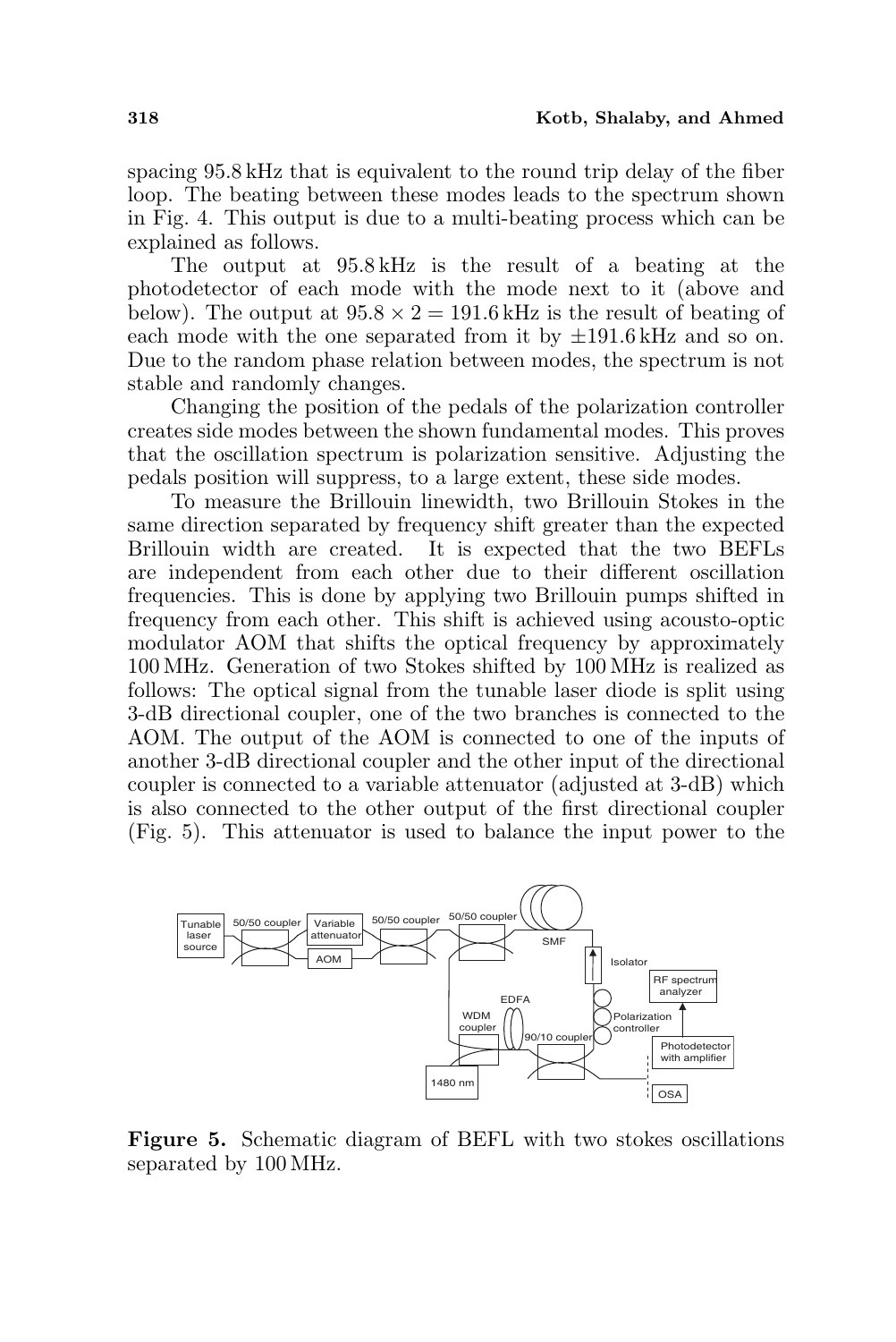

Figure 6. RF spectrum centered around the AOM shift frequency, since the RBW is 1 MHz, the envelope of BEFL modes are demonstrated.



Figure 7. Mode details of the RF spectrum around the AOM shift frequency.

second directional coupler, since the AOM attenuates the signal by 3-dB so without this attenuator the two Brillouin stokes will have different powers, which will result in one signal with higher power taking more gain than the other in the EDFA. Therefore, the lower signal will be more suppressed. The frequency shift of the AOM is adjusted to 99.68 MHz by adjusting the DC voltage at its modulation input at 4 V. This setting reduces the insertion loss of the AOM to a minimum value.

After adjusting the polarization controller, a Lorentzian-like curve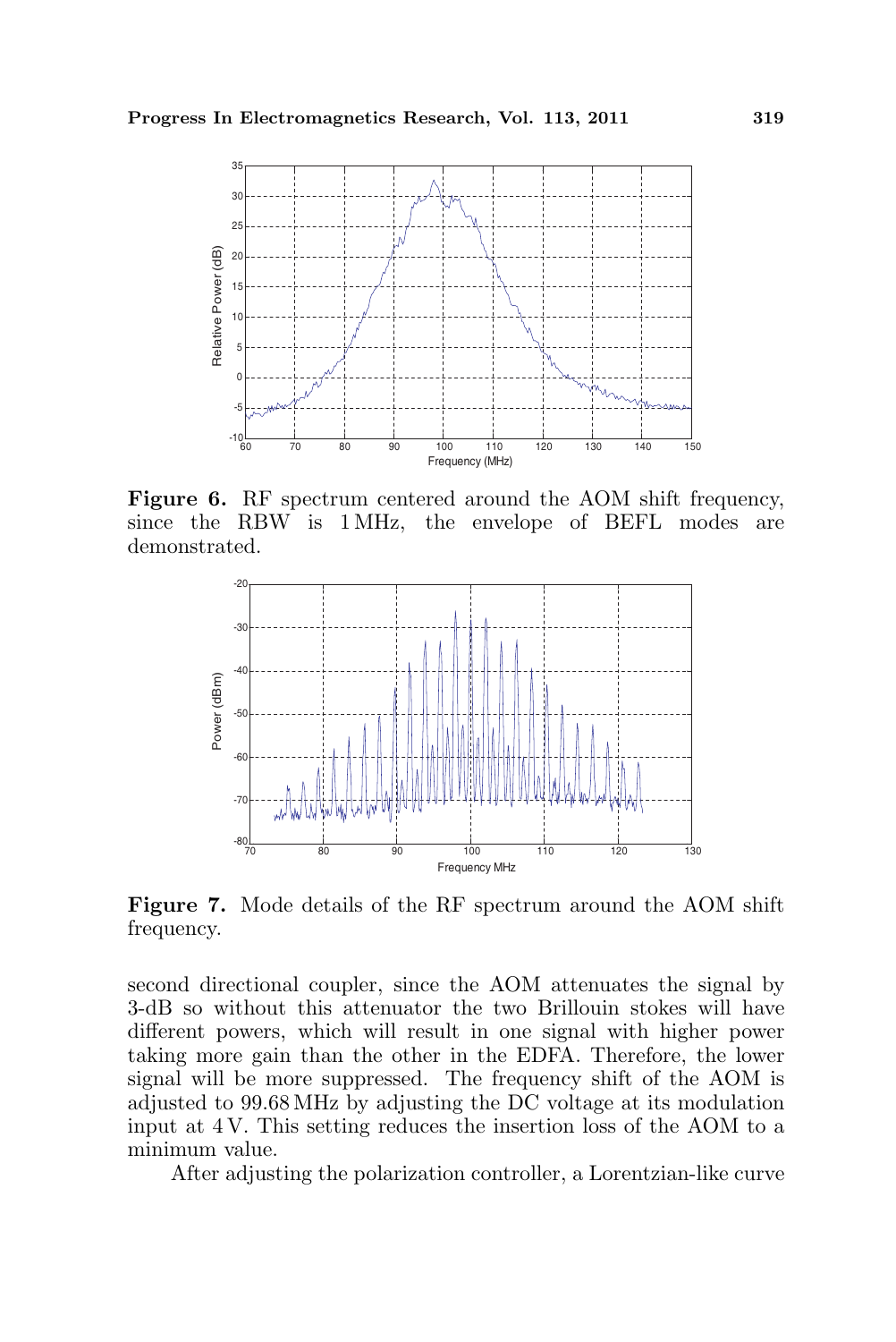is shown on the RF spectrum analyzer, since the resolution bandwidth (RBW) is 1 MHz, an envelope only without mode details is shown in Fig. 6. Reducing the RBW to 1 kHz, the mode details are clearly viewed (Fig. 7). This clarifies the multimode structure of the BEFL with mode separation equals to round trip free spectral range. This figure is obtained by averaging over (50) traces. The phase relation between these modes is not stationary in time. We notice that some frequency components have less amplitude than others. The appearance of this figure is due to the averaging process and this random phase relation. The spectral width of the curve in Fig. 6 is extracted by fitting it to a Lorentzian function, since the Brillouin gain has a Lorentzian spectrum of the form [1]

$$
G_B(\omega) = \frac{g_p(\Gamma_B/2)^2}{(\omega - \omega_B)^2 + (\Gamma_B/2)^2}
$$

where  $g_p$  is the peak value of the Brillouin gain at  $\omega_B$ ,  $g_p \approx 5 \times$  $10^{-11} \text{ m/W}, \Gamma_B = \frac{1}{T_B}$  $\frac{1}{T_B}$  and  $T_B$  is the acoustic phonon lifetime and equal 5 ns, and the gain spectrum bandwidth is  $\Delta v_B = \Gamma_B/2\pi$ .

The spectrum measured on the RF spectrum analyzer  $\Delta v$  around 100 MHz is the autocorrelation of the photodetected current which will give a Lorentzian spectrum of twice the width of the Brillouin spectrum; hence  $\Delta v_B = \Delta v/2$ . We find that Brilloun linewidth equals approximately 4.9 MHz. This smaller bandwidth than what is expected is attributed to the multibeating process used and explained before.

#### 2.2. Mode Locking of the Brillouin Laser Beam

In this section, we demonstrate mode locking of the previously obtained multimode oscillation of the BEFL. Active mode locking of these modes will generate optical pulses with pulse width that equals the inverse of the spectral width of the Brillouin gain spectrum. Active mode locking is realized by inserting an AOM inside the cavity. The zero order output of the AOM is connected to 90/10 coupler and its electrical modulation input is connected to a wave generator adjusted to generate pulses of frequency exactly equals to the mode separation which is 95.8 kHz. The choice of the zero order output of the AOM is because it does not change the optical frequency and the AOM acts as a switch and not as a frequency shifter. The AOM switch is on when the voltage at the modulation input is zero, while the switch is off at voltage levels more than 4 V. As a result of amplitude modulation, side modes generated around the fundamental mode with frequency separation 95.8 kHz will act as the seeds of the longitudinal modes of BEFL producing mode locking. This is verified by obtaining a train of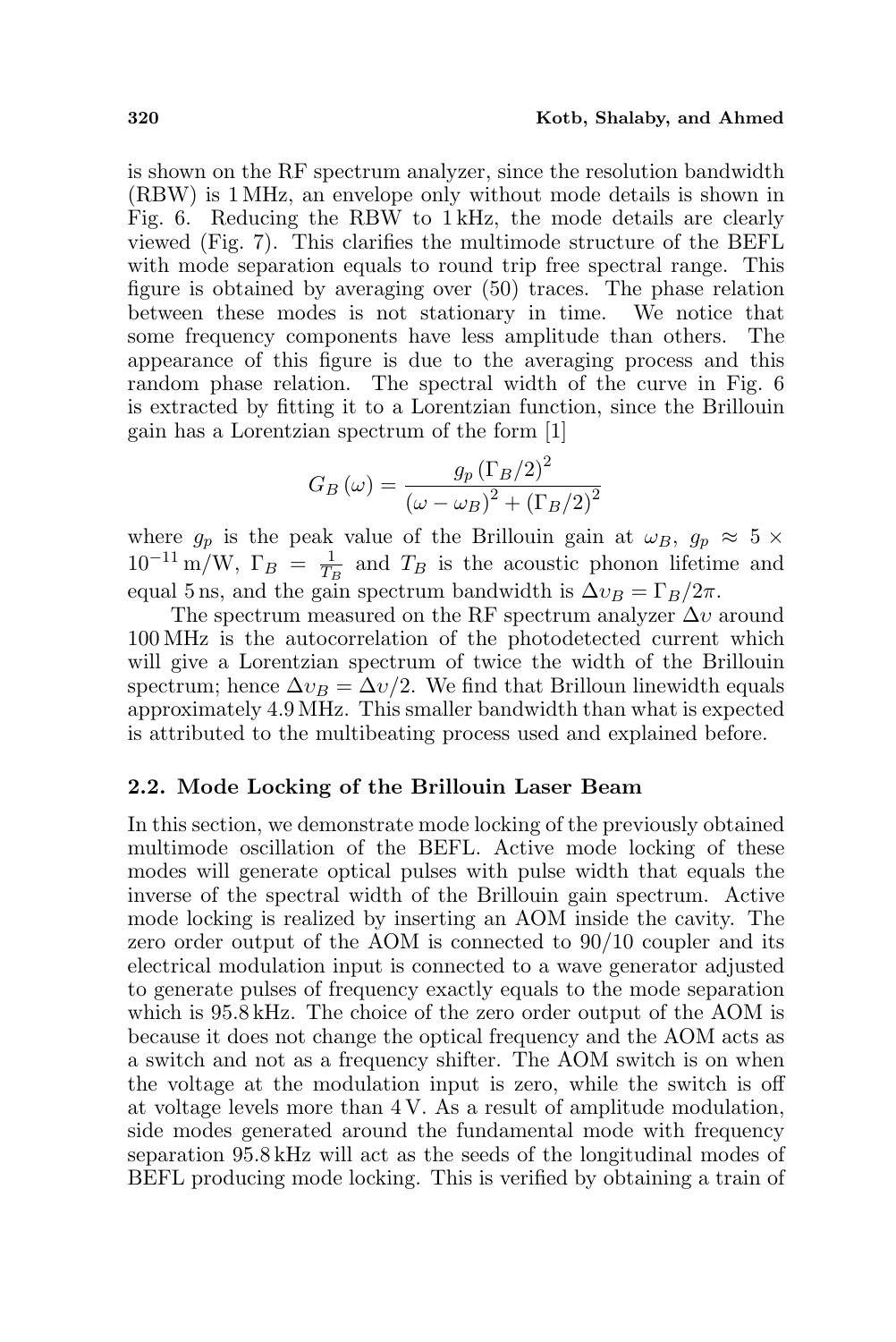

Figure 8. Schematic diagram of the set-up involving active mode locking.

pulses from the cavity output. These pulses have pulse width which is approximately equal the inverse of the Lorentzian gain spectrum.

The schematic diagram of the experimental set-up is shown in Fig. 8. PIN Photodetector with modulation bandwidth 5 GHz instead of Photodetector with TIA is used in this experiment as the output pulses have high amplitude, also a variable attenuator is placed before the Photodetector to prevent any damage to the detector.

These narrow pulses are displayed on a digitizing oscilloscope  $(500 \text{ MHz}$  BW) (Fig. 9(a)) when pulses of repetition rate 95.8 kHz (period equal to  $10.438 \mu$ sec and pulse width equal to  $390 \text{ nsec}$ ) is applied at the modulation input of the AOM. It is clear from Fig.  $9(a)$ that only one pulse circulates in the cavity. Zooming on one of the pulses is displayed in Fig. 9(b), showing that the pulse width is about 27 nsec. The RF spectrum of the output is shown in Fig.  $9(c)$ .

The group index at each mode frequency is given by the relation [28–30]

$$
n_g = n_{g0} + \left(\frac{g_p c P_p}{\Gamma_B A_{eff}}\right) \frac{1 - \delta^2}{\left(1 + \delta^2\right)^2}
$$

where  $P_p$  is the pump power and equal 50 mW,  $g_p$  is the gain coefficient  $\approx$  5 × 10<sup>-11</sup> m/W,  $n_{g0}$  is the group index at the peak of the Brillouin gain and equal 1.47,  $\Gamma_B = \frac{1}{T_B}$  $\frac{1}{T_B}$  and  $T_B$  is the acoustic phonon lifetime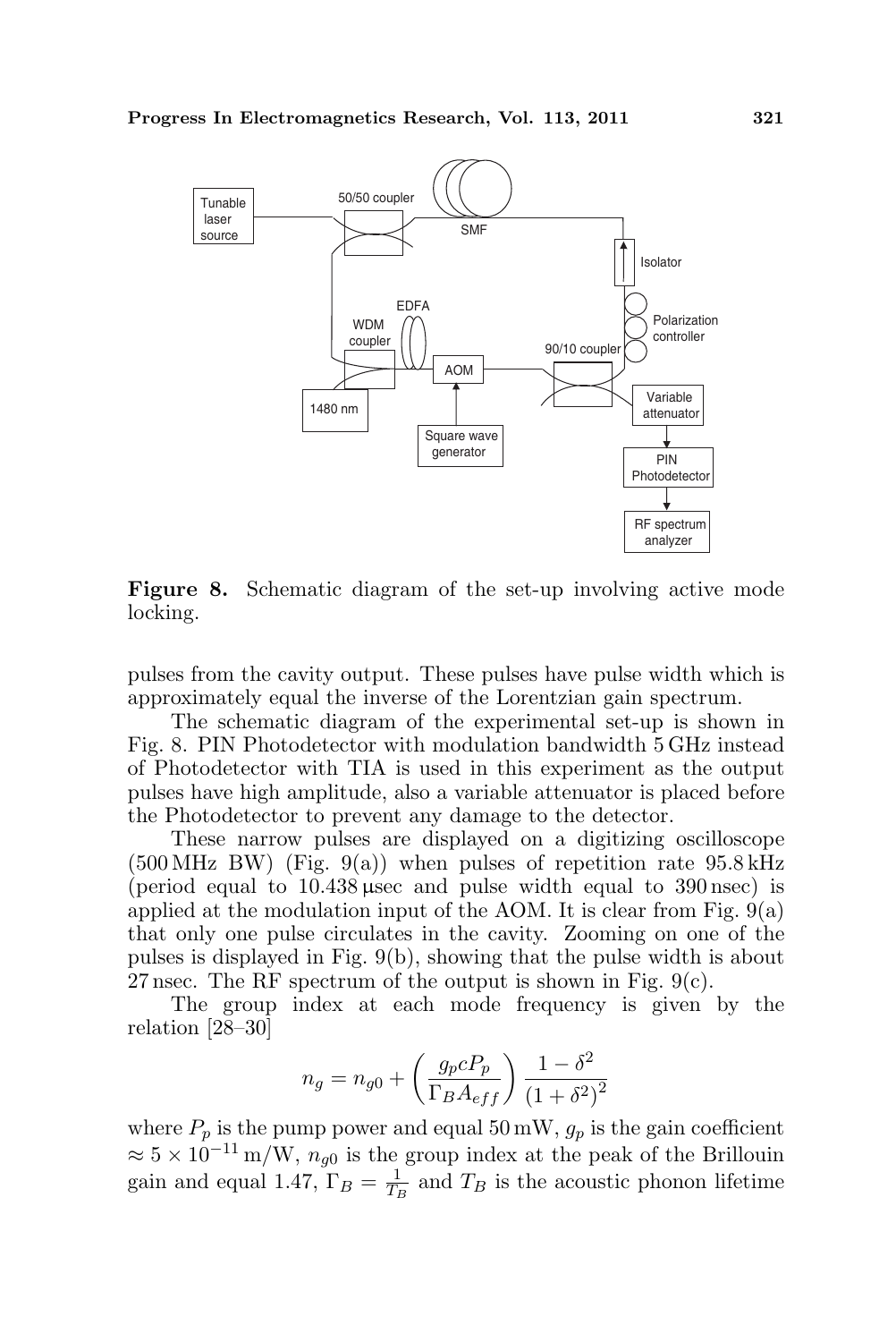

Figure 9. Mode locking effect at frequency on the modulation input of the AOM equals to 95.8 KHz, (a) train of mode locking pulses (down trace) of repetition period 10.438 µsec resulted from amplitude modulation of the cavity (upper trace), (b) zooming in on one of the pulses to determine its pulse width, (c) the spectrum of the mode locked BEFL.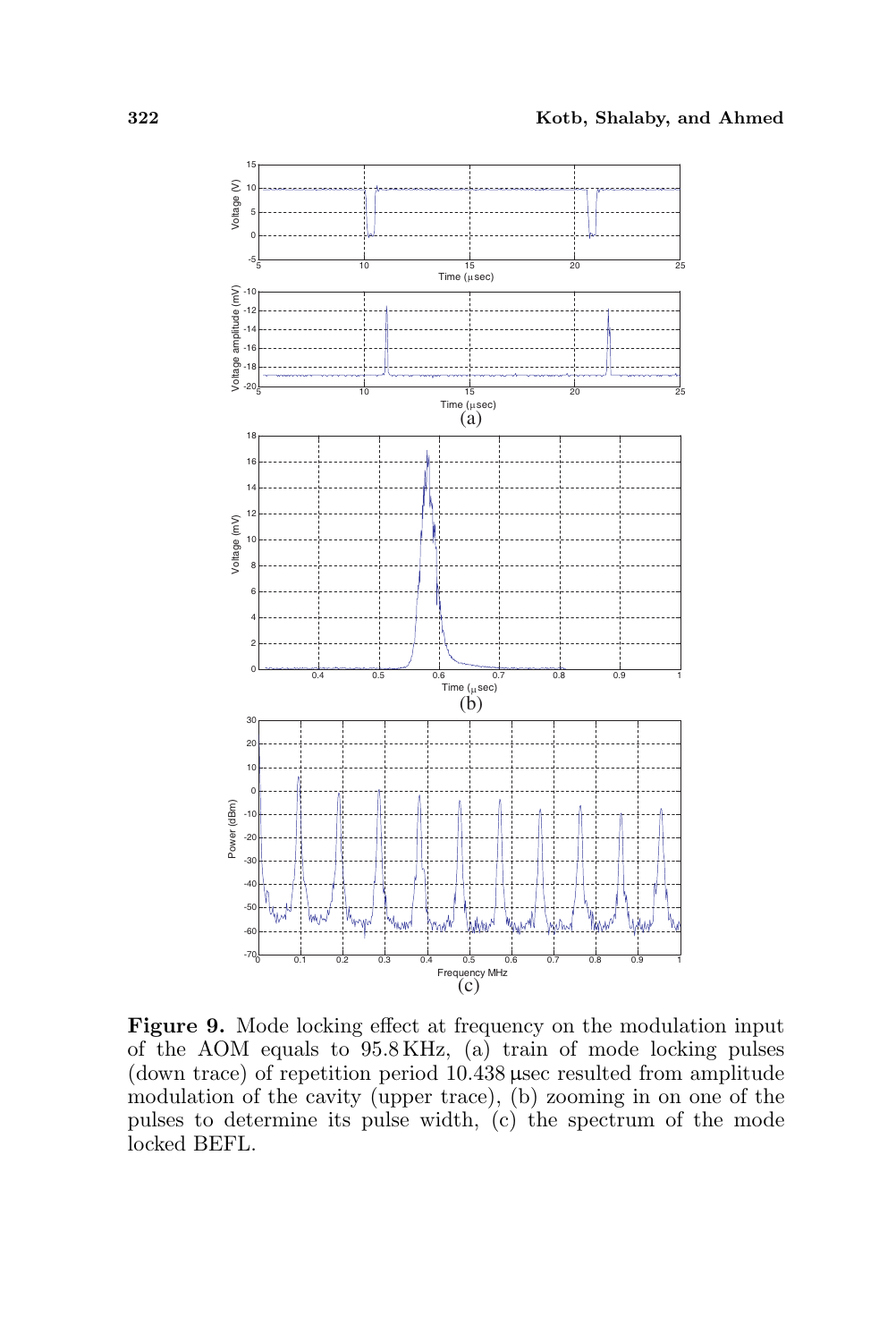and equal 5 ns,  $A_{eff}$  is the fiber core effective area and equal 28  $\mu$ m<sup>2</sup>,  $\delta = 2(\Omega - \Omega_B)/\Gamma_B$  is the detuning parameter, where  $\Omega_B = 2\pi \nu_B$ ,  $\nu_B$ is the Brillouin downshift frequency equal to 11 GHz and  $\Omega = \omega_p - \omega_s$ with  $\omega_P$  the pump frequency and  $\omega_S$  the Stokes frequency at each mode.

For the parameters in our experiment there is a considerable change in group velocity of the different modes. For the range  $-1 \leq \delta \leq 1$  the refractive index changes by  $\pm 5.5 \times 10^{-9}$ , and the group velocity changes by  $0.1704 \times 10^8$  m/s around their values at  $\delta = 0$  (the center frequency of the Brillouin gain spectrum). Active mode locking should result in the selection of only those modes that can arrive at the acousto-optic modulator when it is turned on. After one round trip, the modes that should arrive at the acousto-optic modulator at the good timing have a detuning parameter given by  $-0.28 \le \delta \le 0.28$ according to the values listed above. According to the cavity free spectral range this range of  $\delta$  corresponds to 784 modes. This number

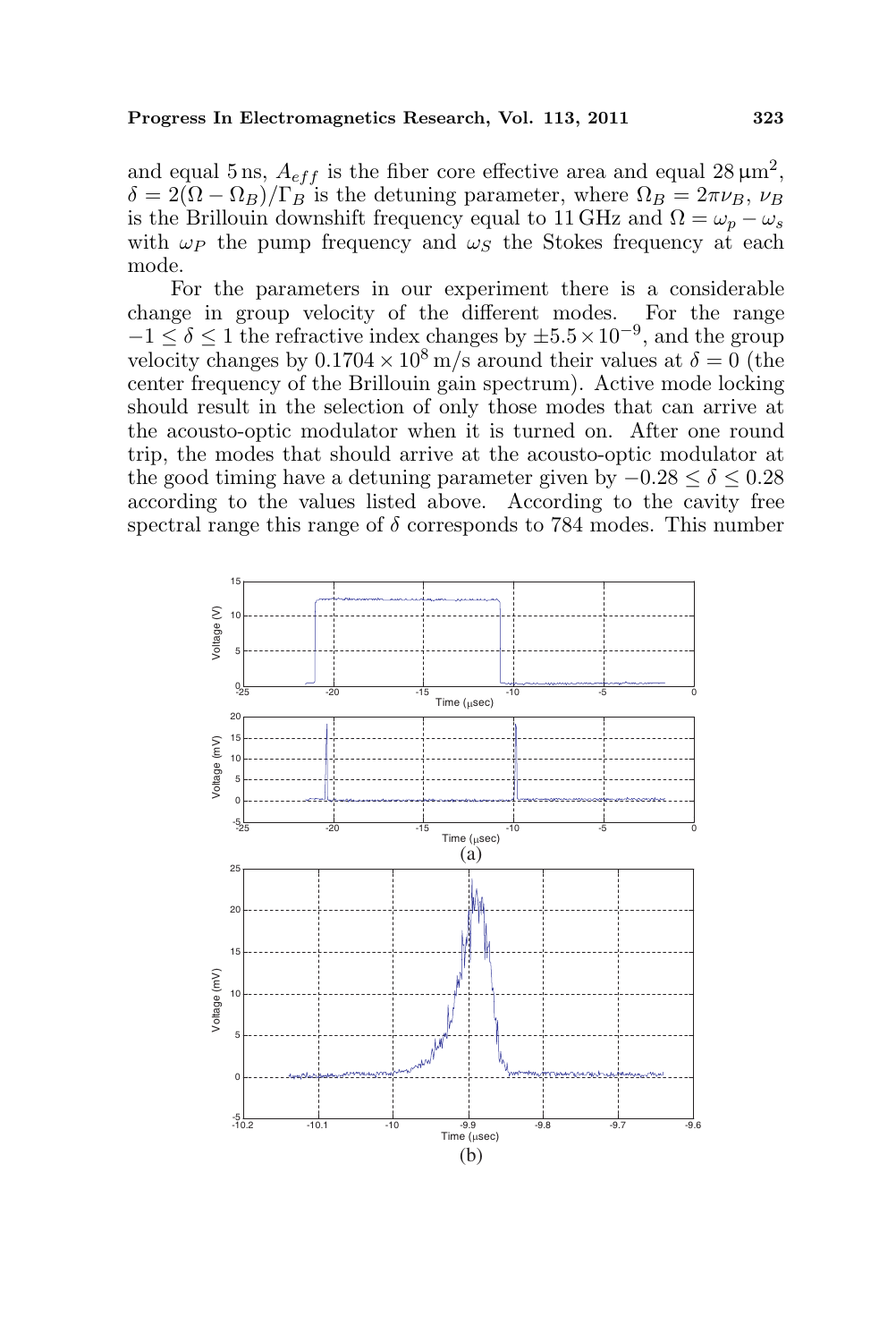

Figure 10. Mode locking effect at frequency on the modulation input of the AOM equals to 95.8 KHz, (a) train of mode locking pulses (down trace) of repetition period 10.438 µsec resulted from amplitude modulation of the cavity (upper trace), (b) zooming in on one of the pulses to determine its pulse width, (c) the spectrum of the mode locked BEFL.

decreases each round trip until a single mode operation is expected but in our experiment we discover that a number of modes are able to oscillate in the cavity which means that they propagate with the same group velocity and a form of an attraction force between these modes is behind this phenomenon. The modes of not enough power to participate in this mutual interaction propagate with their unaltered group velocity and arrive at the acousto-optic modulator at the wrong timing and hence these modes are eliminated. This explains why the measured gain bandwidth is less than what we expect of the Brillouin bandwidth in silica fibers since the number of modes that exist is much less due to this phenomenon.

The repetition rate of the pulses, connected to the AOM modulation input, is changed to 47.9 kHz (half the round trip frequency), and the pulse width is changed to  $10.177 \mu$ sec. Two pulses are noticed per one modulation period with pulse spacing of about 10 µsec. These pulses are shown in Fig.  $10(a)$ . Due to the delay between the two electrical channels on the oscilloscope, one of the pulses appear during the high voltage and the other during the low voltage of the AOM driving signal, indeed these two pulses exist during the low voltage. Zooming on one of the two pulses is shown in Fig. 10(b). The RF spectrum of these mode locked pulses is shown in Fig.  $10(c)$ . It is clear that only one pulse circulates in the cavity (about 60 ns width), and extra-modes are generated when the original modes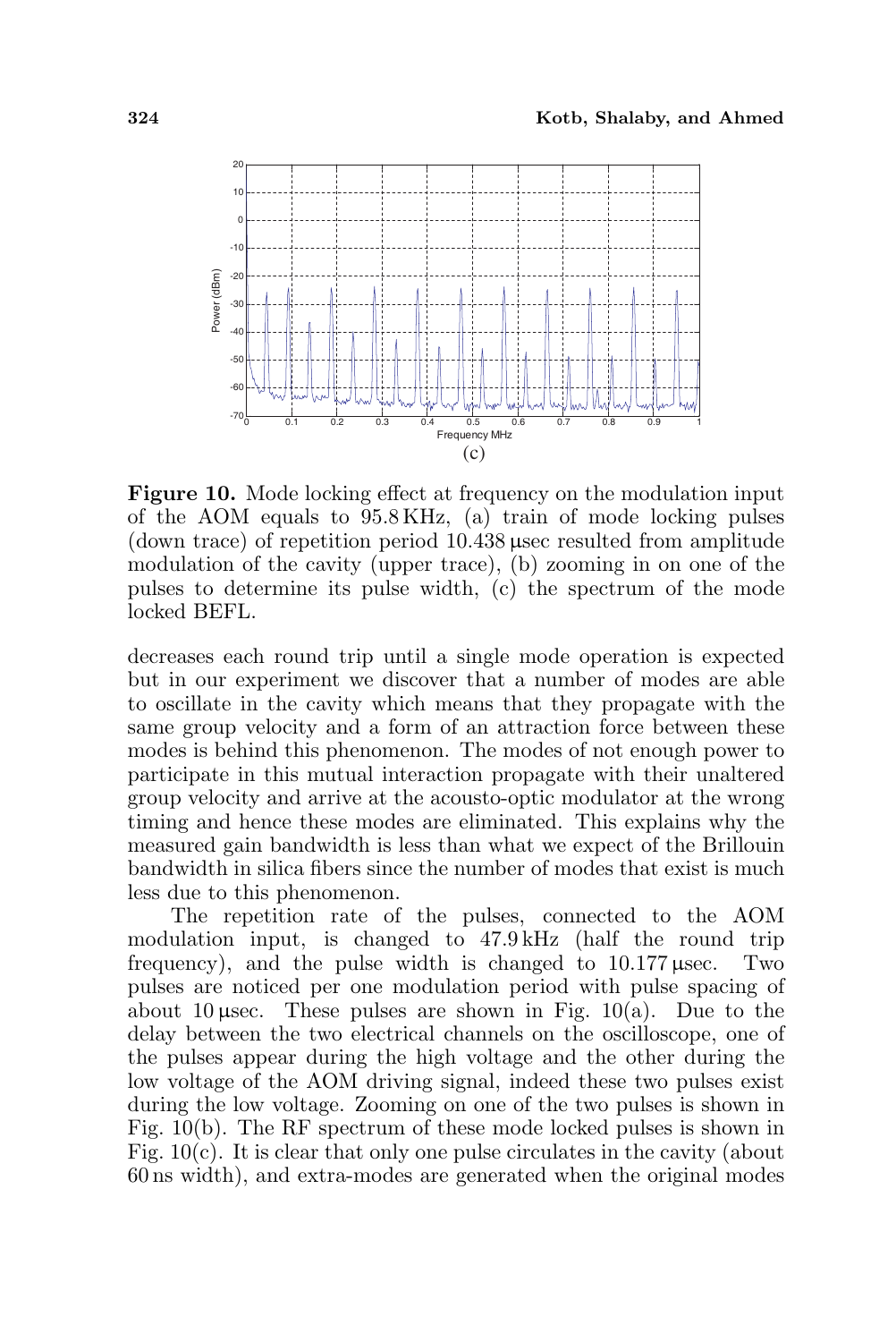create their own sidebands through intensity modulation at 47.9 kHz.

The repetition rate of the modulation pulses is now changed to 283 KHz. This frequency is approximately three times of the round trip frequency. Train of pulses is observed with the same repetition rate. Fig. 11(a) shows this train of pulses where three pulses co-circulate in the cavity. Fig. 11(b) shows the RF spectrum of these pulses. It is clear that the mode separation is 283 kHz. The explanation of these results is that the fundamental mode (the mode at the highest gain of the Brillouin spectrum) starts oscillation and then when it is intensity modulated at 283 kHz it creates sidebands separated by ±283 kHz.



Figure 11. Mode locking effect at frequency on the modulation input of the AOM equals to 283 KHz, (a) train of mode locked pulses (down trace) of repetition 3.53 µsec resulted from amplitude modulation of the cavity (upper trace), (b) the spectrum of the pulses.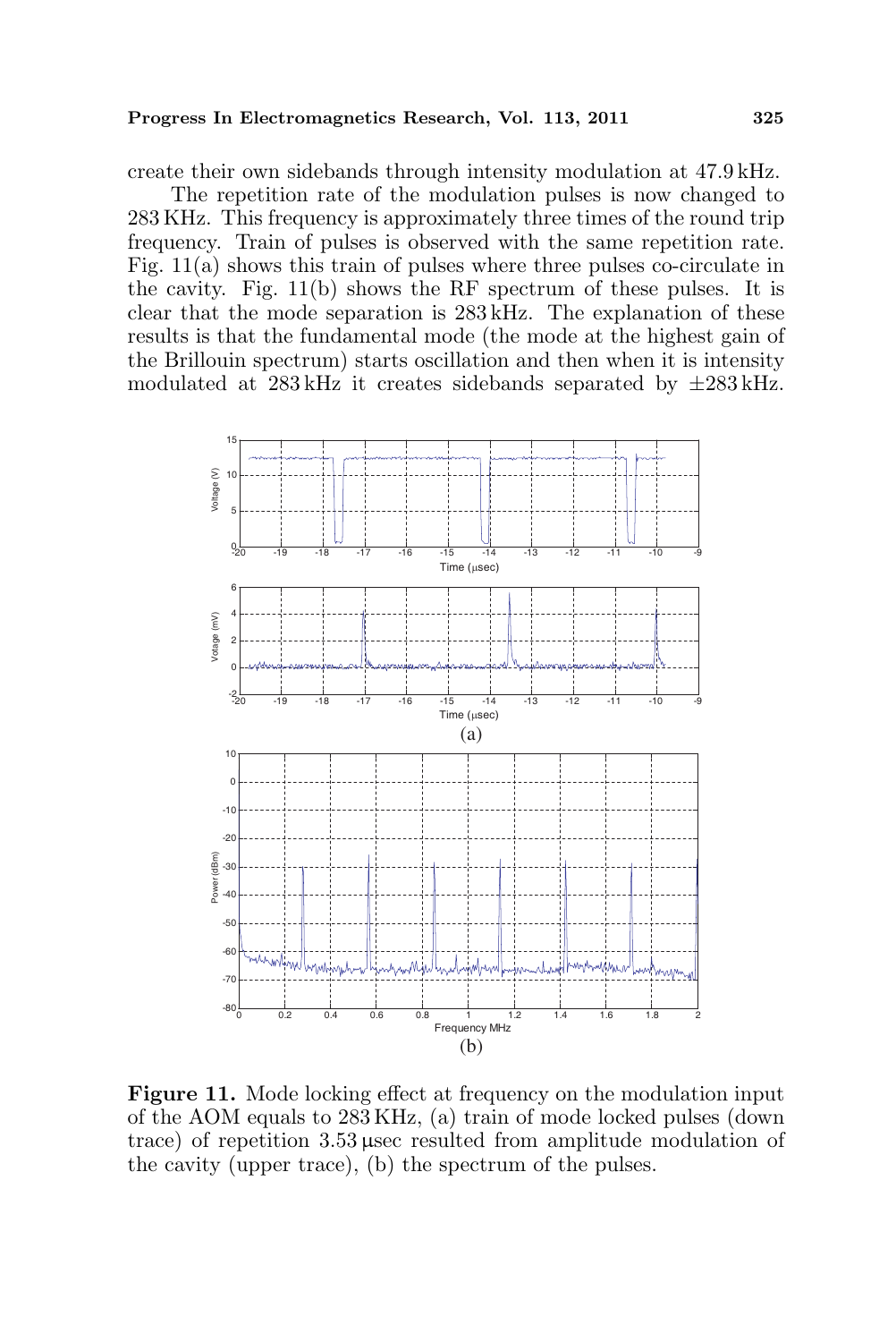These modes continue to oscillate in the cavity and are phase locked all together. The modes separated by  $\pm 95.8$  kHz and  $\pm 191.6$  kHz from the fundamental mode have no enough gain to build up and therefore disappear.

# 2.3. Quasi-single Mode Brillouin Laser Operation

In the previous section, we conclude that the number of oscillating modes inside the cavity decreases as the cavity loss modulation frequency is multiples of the round trip frequency. Therefore in this section we try to decrease the number of oscillating modes to the least possible. The repetition rate of the modulation pulses is changed to 9 MHz. Very interesting result is reached, the RF spectrum resulted in two RF harmonics separated by 9 MHz with around 20 dB difference in power (Fig.  $12(a)$ ). So we can deduce that the output of the BEFL



Figure 12. (a) The spectrum of the output pulses when the modulation pulses frequency is 9 MHz, (b) the output in time domain (photodetector with TIA is used to detect this signal).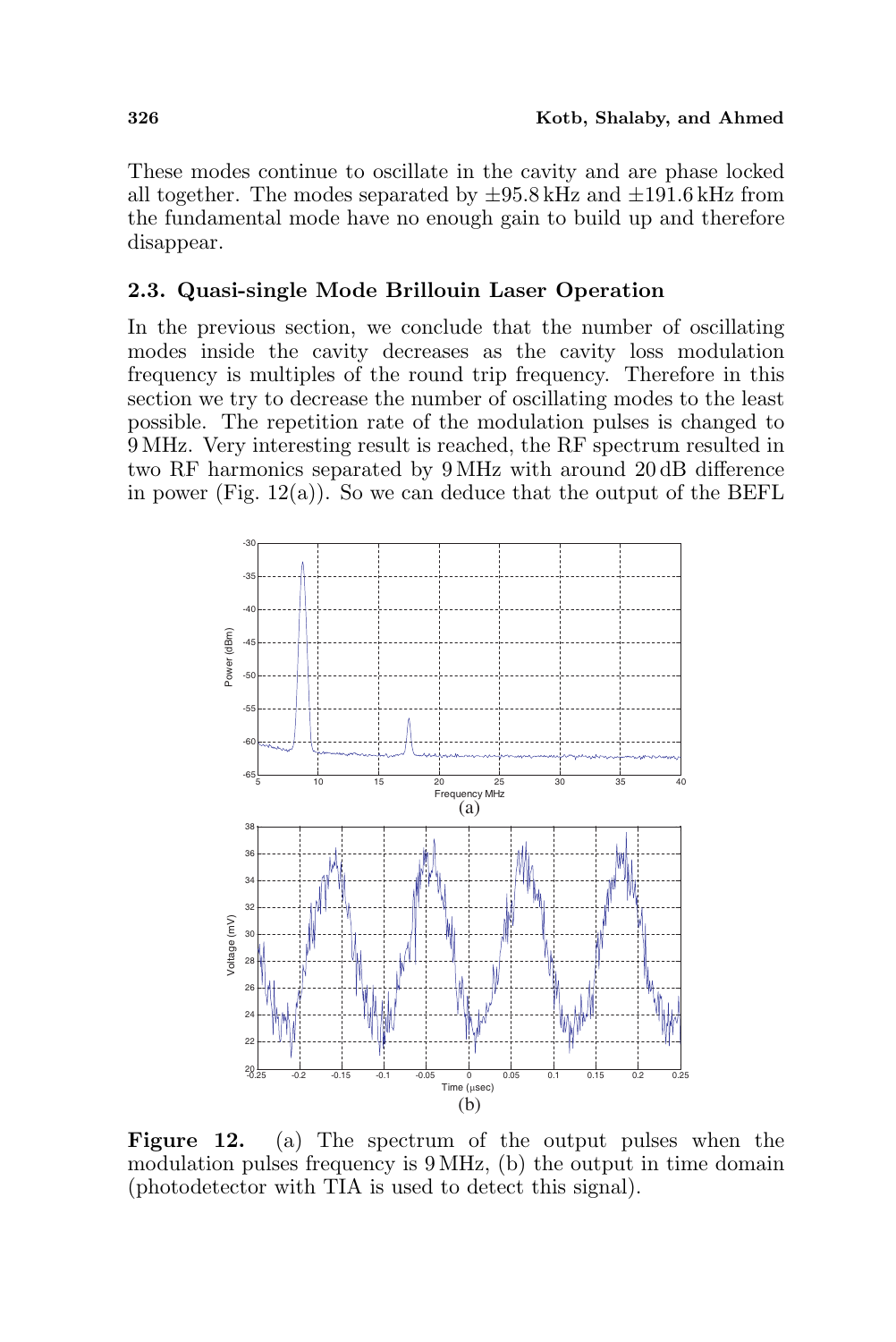

Figure 13. The experimental setup to check the single mode operation of BEFL with high modulation frequency.

is in the form of a fundamental mode and two weak side modes. This is proved in time domain by the fact that the detected signal is nearly a sinusoidal wave (Fig. 12(b)) with very small modulation index at the beating frequency between the fundamental mode and the neighboring modes shifted by 9 MHz.

An experimental set-up is used at this step to answer the postulate stating that the increase of the intensity modulation frequency of the cavity may lead to a single mode operation of the BEFL. The aim of this setup is also to check whether single mode operation is reached or not. The set-up is shown in Fig. 13. Here the acousto-optic modulator is replaced by intensity modulator since the latter has higher bandwidth which can permit us to increase the modulation frequency. However, its insertion loss is around 6 dB, which is 3 dB higher than that of the acousto-optic modulator. The polarization controller is connected before the intensity modulator as its performance is polarization dependent, so the polarization status must be controlled to have the best output. A 3-dB coupler is connected to the 90/10 coupler output; an acousto-optic modulator is connected to one of its arms; and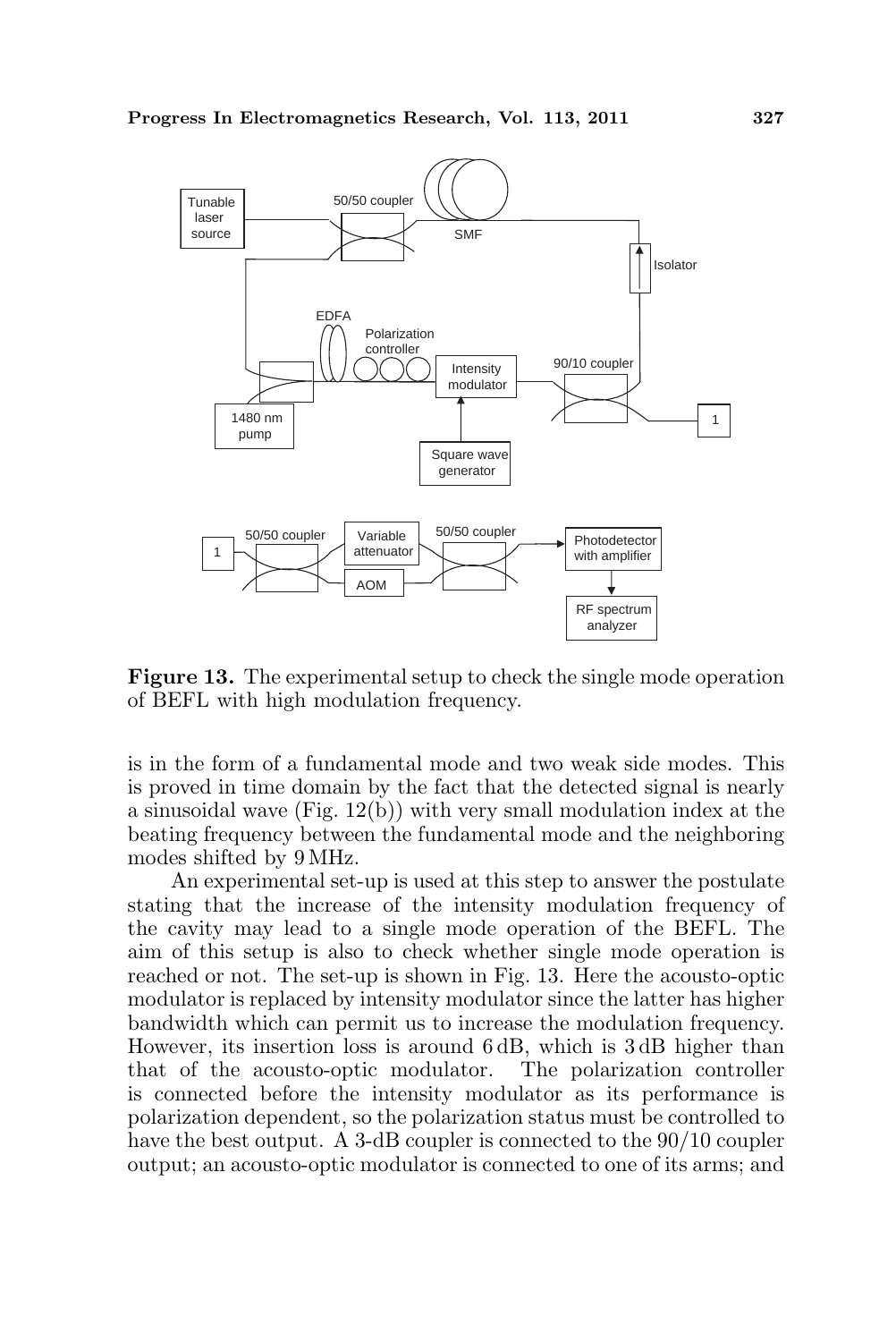

Figure 14. RF spectrum at amplitude modulation frequency 10 MHz, pulse width 40 ns and EDFA pump power 27 mW.

the output of the acousto-optic modulator is connected to one of the inputs of another 3-dB coupler. The other two arms are connected together. The acousto-optic modulator acts as a frequency shifter which shifts the optical frequency by  $100 \text{ MHz}$ . This arrangement will serve to shift the frequency spectrum around 100 MHz.

The pump power of the EDFA amplifier is adjusted to 27 mW. The spectrum measured on the spectrum analyzer is a combination of the spectrum of the detector and the beating spectrum of the BEFL  $(H_{det}(f)S_v(f)$  where  $H_{det}(f)$  is detector RF spectrum, and  $S_v(f)$  is the beating spectrum of the BEFL). Therefore, the detector spectrum is eliminated by recording only the detector spectrum and subtracting it in dB from the above combined spectrum. Fig. 14 shows the interference spectrum at modulation frequency 10 MHz with pulse width 40 ns. It is clear from the figure the existence of around five RF harmonics in the spectrum. Due to the interference between the spectrum at zero frequency and the shifted spectrum around 100 MHz, the number of modes of the BEFL deduced in this case is three.

#### 3. CONCLUSION

In conclusion, a multimode Brillouin Erbium Fiber laser is demonstrated. The number of oscillating modes and hence the output pulse repetition rate are controlled through the choice of the RF frequency driving an optical switch inside the laser cavity. The effect of group velocity dispersion on the number of oscillating modes is studied.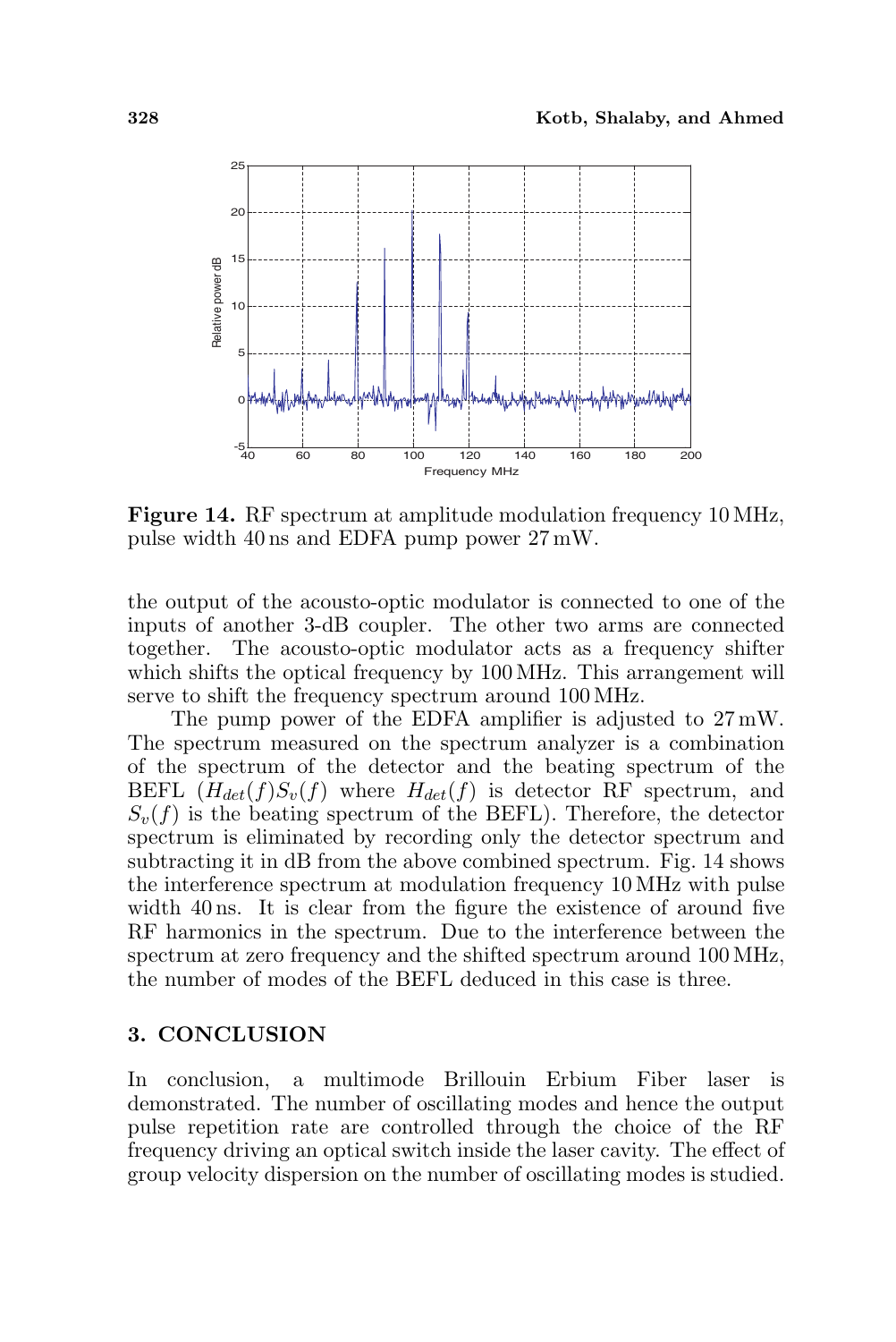A quasi-monomode limit is reached when the intensity modulation frequency is near half the Brillouin linewidth. In a future work, the single cavity will be replaced by direct coupled cavities to control the number of oscillating modes and hence obtain a pulsed narrow linewidth laser.

### REFERENCES

- 1. Agrawal, G. P., Non Linear Fiber Optics, 4th edition, Chapter 9, Elsevier, 2006.
- 2. Singh, S. P., R. Gangwar, and N. Singh, "Nonlinear scattering effects in optical fibers," Progress In Electromagnetics Research, Vol. 74, 379–405, 2007.
- 3. Singh, S. P. and N. Singh, "Nonlinear effects in optical fibers: origin, management and applications," Progress In Electromagnetics Research, Vol. 73, 249–275, 2007.
- 4. Cowle, G. J. and D. Yu. Stepanov, "Hybrid Brillouin/Erbium fiber laser," Optics Letters, Vol. 21, No. 16, 1250–1252, August 1996.
- 5. Harun, S. W., N. Tamchek, P. Poopalan, and H. Ahmad, "L-band Brillouin-Erbium fiber laser," Laser Physics, Vol. 13, No. 9, 1161– 1165, 2003.
- 6. Abdullah, M. K., S. Shaharudin, M. A. Mahdi, and R. Endut, "A widely tunable hybrid Brillouin-Erbium fiber laser (BEFL) system," Optics & Laser Technology, Vol. 36, 567–570, 2004.
- 7. Samsuri, N. M., A. K. Zamzuri, M. H. Al-Mansoor, A. Ahmad, and M. A. Mahdi, "Brillouin-Erbium fiber laser with enhanced feedback coupling using common Erbium gain section," Optics Express, Vol. 16, No. 21, 16475–16480, October 2008.
- 8. Cowle, G. J. and D. Yu. Stepanov, "Multiple wavelength generation with brillouin Erbium fiber lasers," IEEE Photonics Technology Letters, Vol. 8, No. 11, 1465–1467, November 1996.
- 9. Abd-Rahman, M. K., M. K. Abdullah, and H. Ahmad, "Multiwavelength, bidirectional operation of twin-cavity Brillouin/Erbium fiber laser," Optics Comm., Vol. 181, 135–139, July 2000.
- 10. Chen, D. and B. Sun, "Multiwavelength fiber optical parametric oscillator based on a highly nonlinear fiber and a Sagnac loop filter," Progress In Electromagnetics Research, Vol. 106, 163–176, 2010.
- 11. Haus, H. A., "Mode-locking of lasers," IEEE J. Selected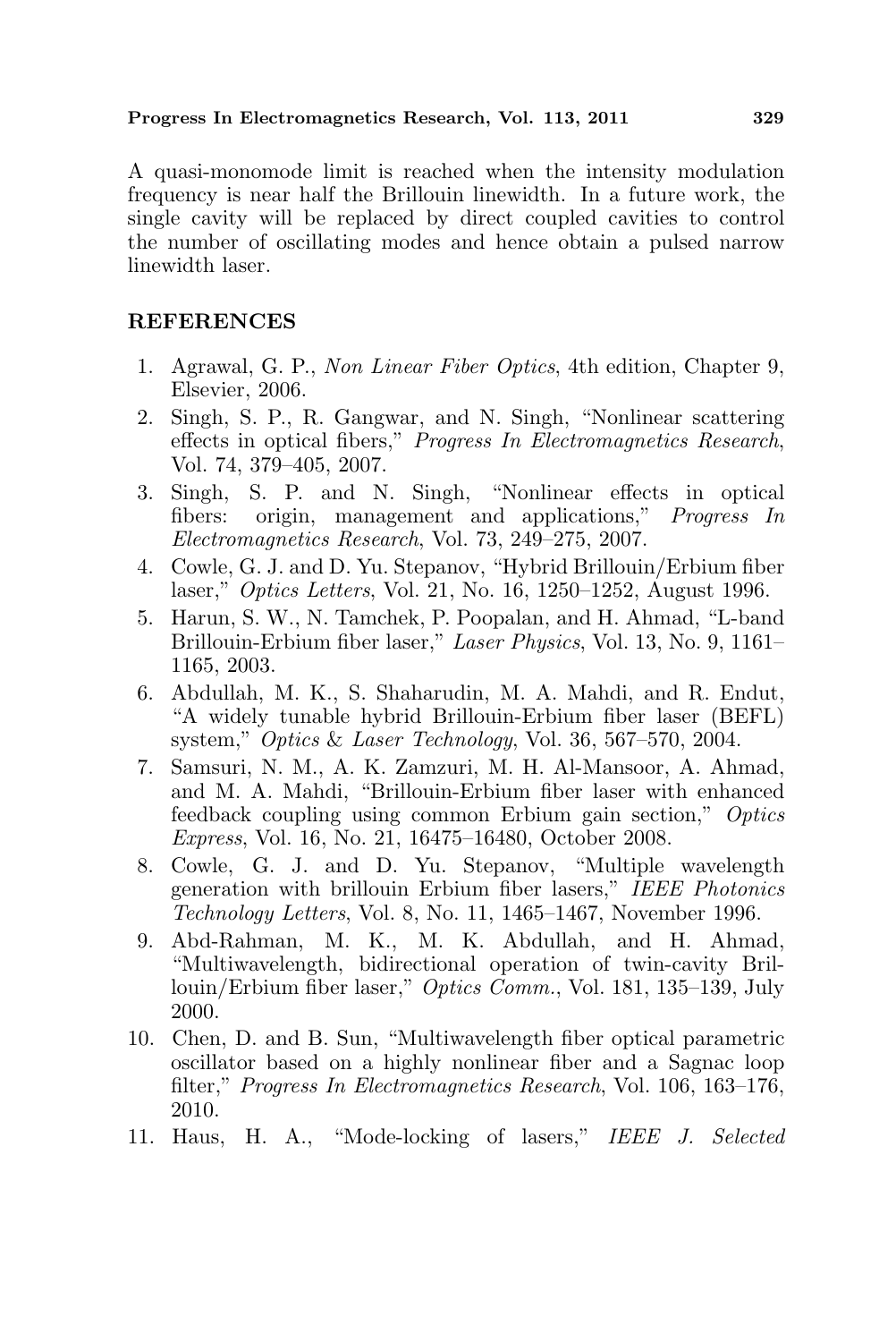topics in Quantum Electron., Vol. 6, No. 6, 1173–1185, November/December 2000.

- 12. Zhou, Y., "The novel active mode-locking 402.5 MHz repetition rate pico-second laser based on PLL structure," PIERS Proceedings, 1557–1559, Xian, China, March 22–26, 2010.
- 13. Shahi, S., S. W. Harun, K. Dimyati, and H. Ahmed, "Brillouin fiber laser with significantly reduced gain medium length operating in L-band region," Progress In Electromagnetics Research Letters, Vol. 8, 143–149, 2009.
- 14. Zheng, L. G. and W. X. Zhang, "Study on bandwidth of 2-D dielectric PBG material," Progress In Electromagnetics Research, Vol. 41, 83–106, 2003.
- 15. El-Dahshory, M. A., A. M. Attiya, and E. A. Hashish, "Design equations of two dimensional dielectric photonic bandgap structures," Progress In Electromagnetics Research, Vol. 74, 319– 340, 2007.
- 16. Wu, J.-J., D. Chen, K.-L. Liao, T.-J. Yang, and W. L. Ouyang, "The optical properties of Bragg fiber with a fiber core of 2 dimension elliptical-hole photonic crystal structure," Progress In Electromagnetics Research Letters, Vol. 10, 87–95, 2009.
- 17. Rostami, A. and S. Matloub, "Band structure and dispersion properties of photonic quasicrystals," Progress In Electromagnetics Research M, Vol. 9, 65–78, 2009.
- 18. Li, J. M., T. L. Dong, and G. J. Shan, "Enhancement of electromagnetic force by localized fields in one dimensional photonic crystal," Progress In Electromagnetics Research M, Vol. 10, 59–70, 2009.
- 19. Nozhat, N. and N. Granpayeh, "Specialty fibers designed by photonic crystals," Progress In Electromagnetics Research, Vol. 99, 225–244, 2009.
- 20. Chen, D., M.-L. V. Tse, and H. Y. Tam, "Super-lattice structure photonic crystal fiber," Progress In Electromagnetics Research M, Vol. 11, 53–64, 2010.
- 21. Chau, Y.-F., C.-Y. Liu, and H.-H. Yeh, "A comparative study of high birefringence and low confinement loss photonic crystal fiber employing elliptical air holes in fiber cladding with tetragonal lattice," Progress In Electromagnetics Research B, Vol. 22, 39–52, 2010.
- 22. Chen, D., M.-L. V. Tse, and H. Y. Tam, "Optical properties of photonic crystal fibers with a fiber core of arrays of sub-wavelength circular air holes: Birefringence and dispersion," Progress In